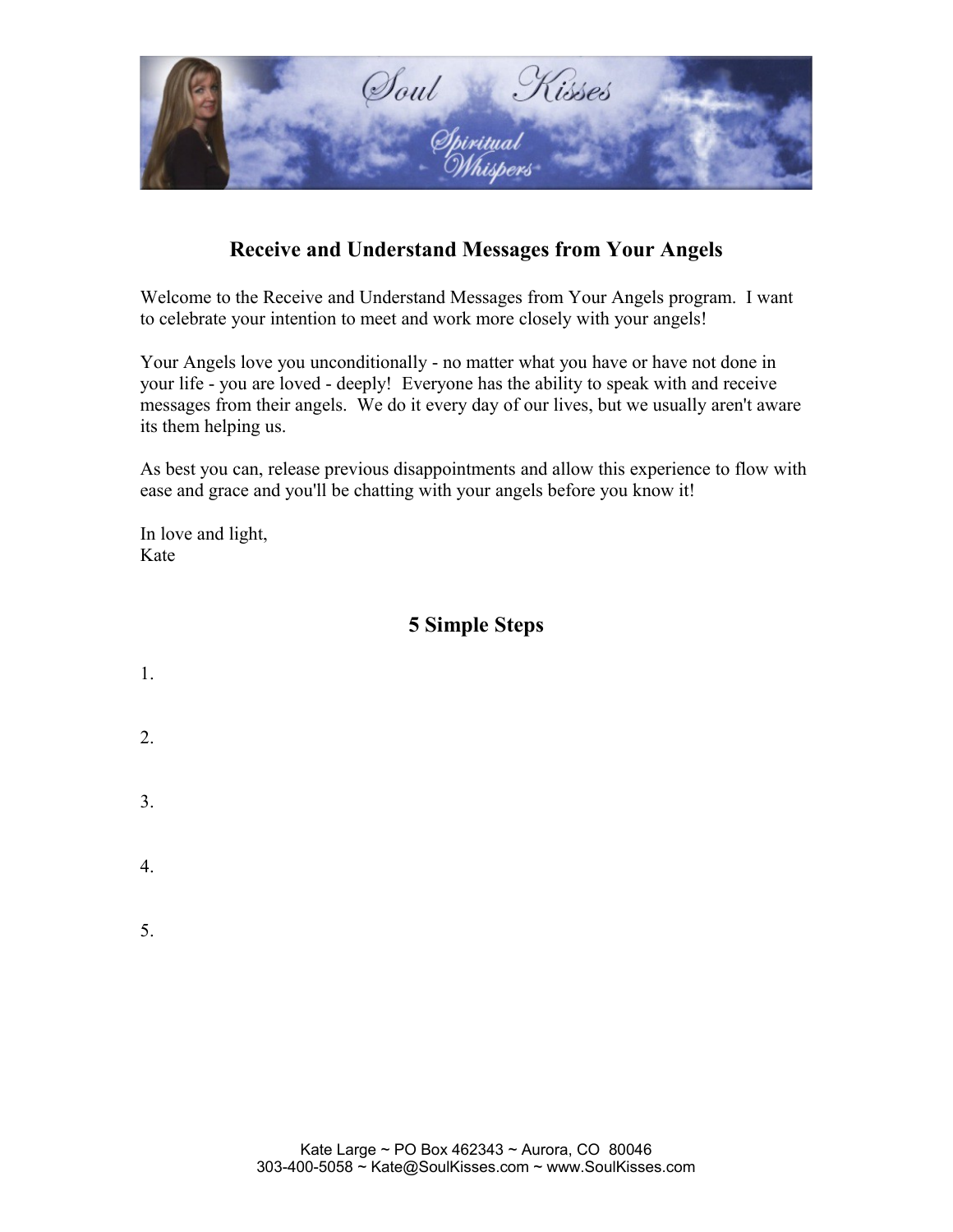

# **Angel Message for you**

\*\*\*\*Please write the gray text on the line filling in your name\*\*\*\*

#### Dear Angels, what do you want me to know today?

 $\overline{a}$ 

Dearest {fill in your name} we love you and we want you to know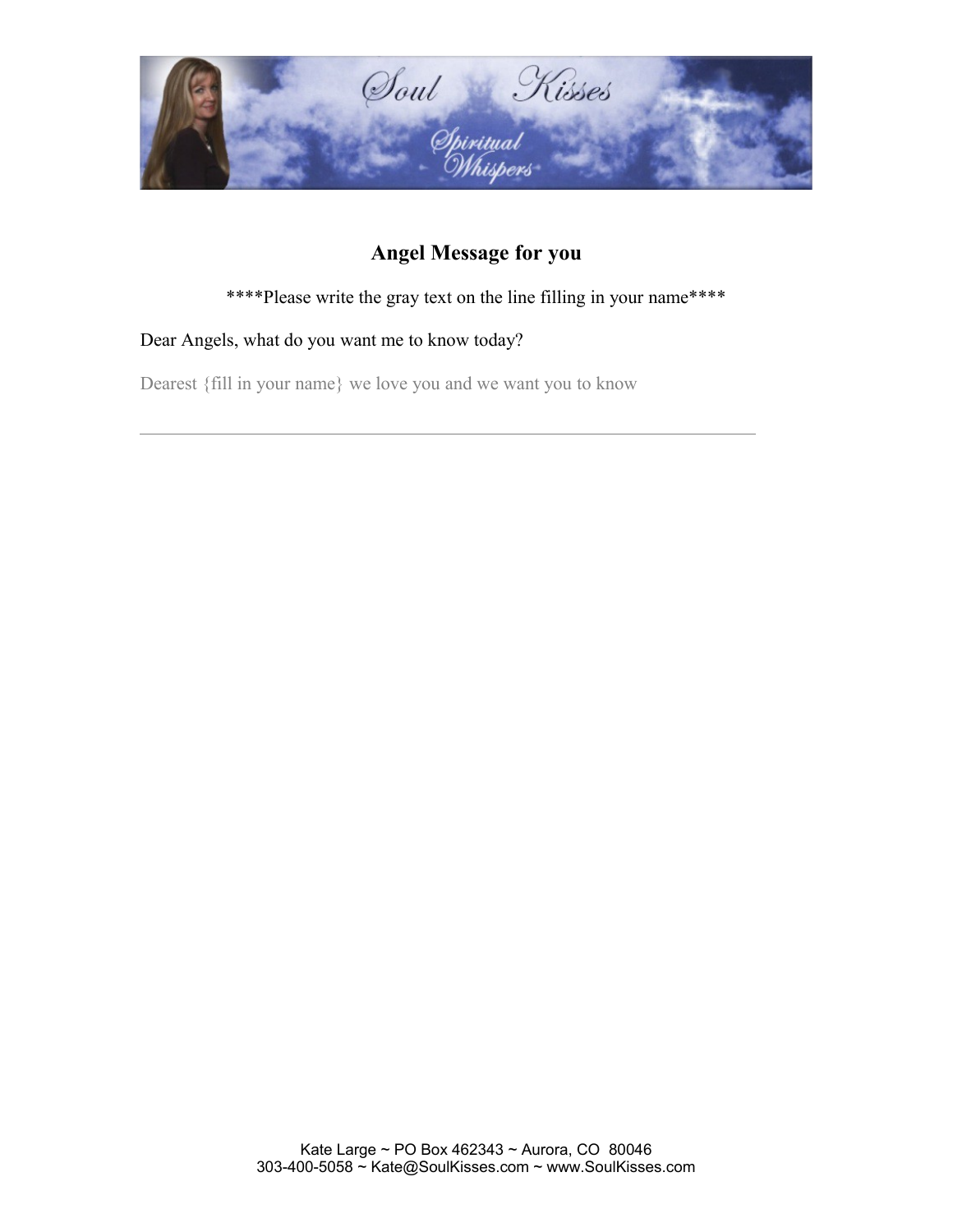

## **Angel Message for Someone Else**

Please write the following to begin your message - then write down whatever pops into your head. You may see an image in your mind's eye, or hear information from inside or outside your head or you may simply have a knowing within.

Write down whatever comes to you - even if it seems strange. What seems strange to you may be exactly what the other person needs to hear to validate the message!

Dear Angels, what do you want {fill in the name} to know today?

 $\overline{a}$